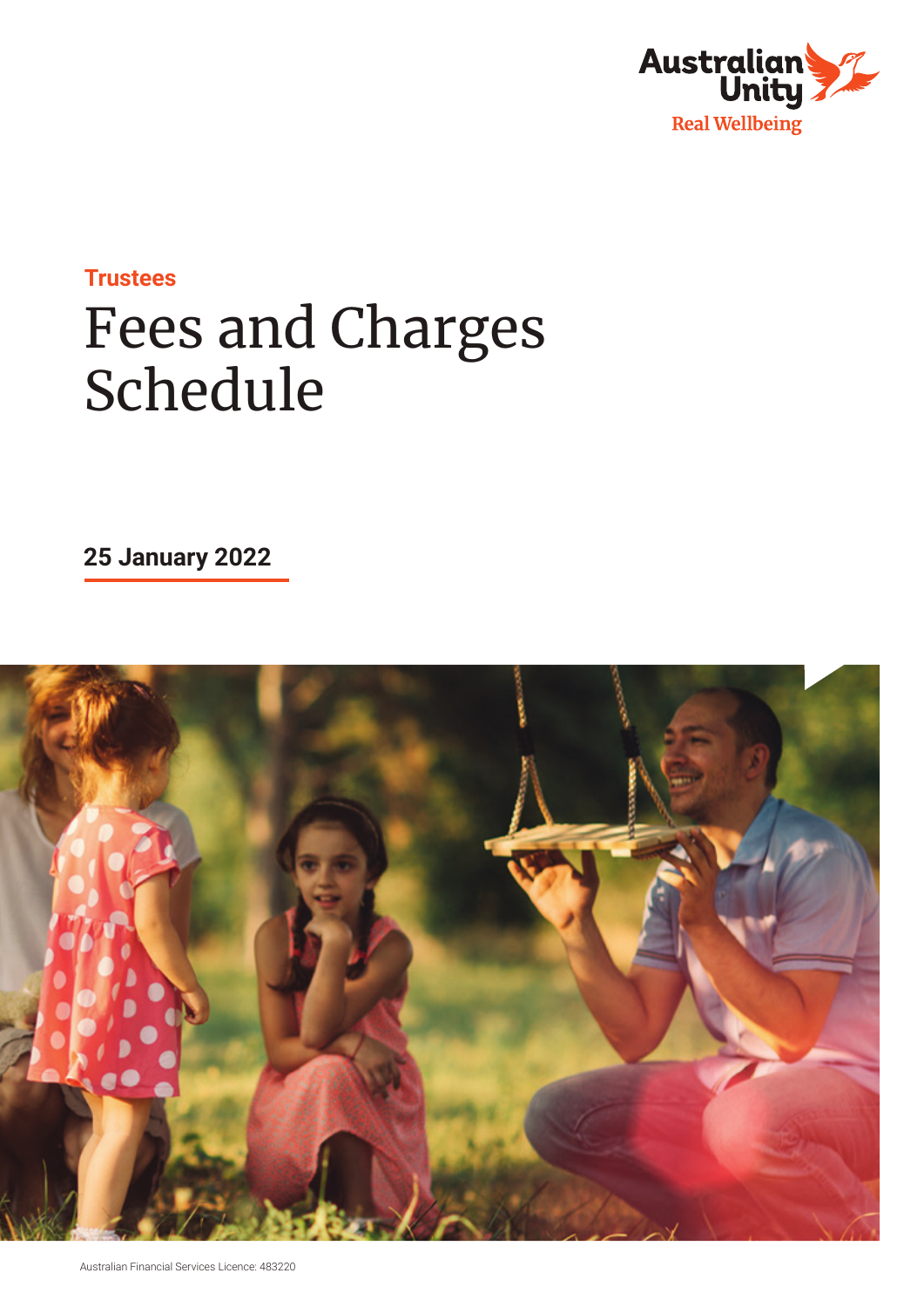# Table of contents

| <b>Important Information</b>         | $\overline{3}$ |
|--------------------------------------|----------------|
| <b>Estate planning</b>               |                |
| <b>Estate administration</b>         | 4              |
| <b>Personal Trusts</b>               | $\overline{4}$ |
| <b>Compensation trusts</b>           | 4              |
| Charitable trusts                    | 5              |
| Private Ancillary Funds              | 5              |
| Australian Unity Trustees foundation | 5              |
| Community trusts                     | 6              |
| Other Charitable trusts              | 6              |
| <b>Protected Persons</b>             | 6              |
| Financial Attorney                   | 6              |
| Financial Administration             | 6              |
| General and Other Fees and Charges   | 7              |
| Estate or trust funding              | 7              |
| Common fund                          | 7              |
| Additional service fees              | 7              |
| <b>Further Information</b>           | 8              |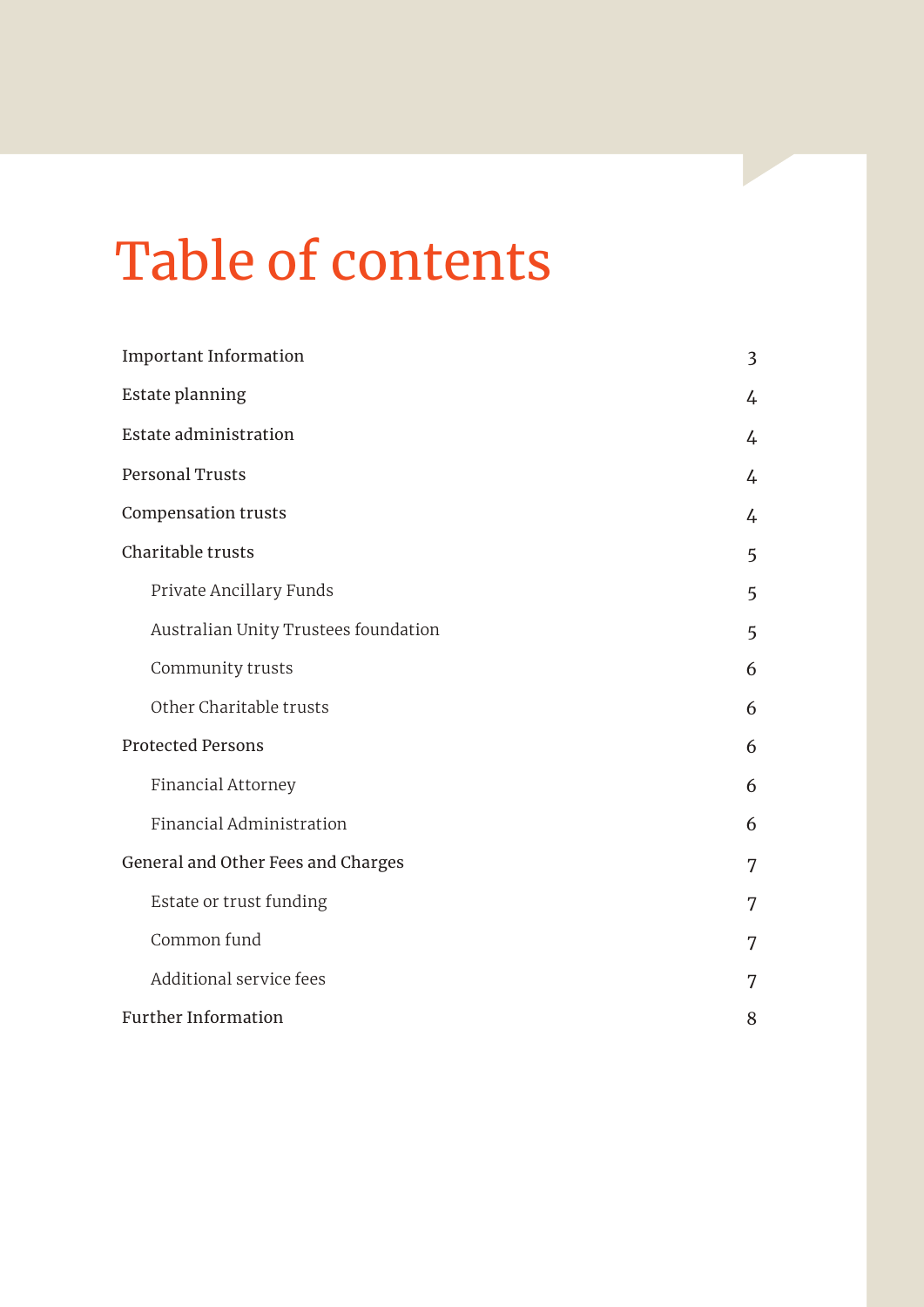### Fees and Charges Schedule

#### Important Information

This Fees & Charges Schedule is issued by Australian Unity Trustees Limited (Australian Unity Trustees) ABN 55 162 061 556 AFSL No: 483220, a wholly owned subsidiary of Australian Unity Limited ABN 23 087 648 888, Level 15, 271 Spring Street, Melbourne VIC 3000.

This schedule must be read in conjunction with the Australian Unity Trustees Financial Services Guide (FSG) dated 5 October 2021 to constitute a complete FSG.

This Fees & Charges Schedule provides general information only and should not be considered as financial or legal advice. The information has been prepared without considering the specific objectives, financial circumstances or needs of any person.

This schedule details the standard fees & charges applicable to services provided by Australian Unity Trustees. Fees may be varied in some circumstances by agreement. Please contact us to discuss your individual requirements.

Except where otherwise stated:

- **•** fees & charges are inclusive of Goods and Services Tax (GST) and are generally payable in arrears monthly;
- **•** fees are charged on a sliding scale (except where otherwise indicated) and may also include a fixed component; and
- **•** fees are calculated on the gross value of assets or as otherwise indicated.

Australian Unity Trustees is entitled to be reimbursed for expenses charged by other service providers (on an hourly or fixed fee basis), including related entities. These services may include: real estate commissions; brokerage; government stamp duty; legal or specialist counsel, tax or accounting services and bank fees.

Where assets are invested in a Common Fund, a Common Fund fee may be levied as specified in the General and Other Fees & Charges section on page 7.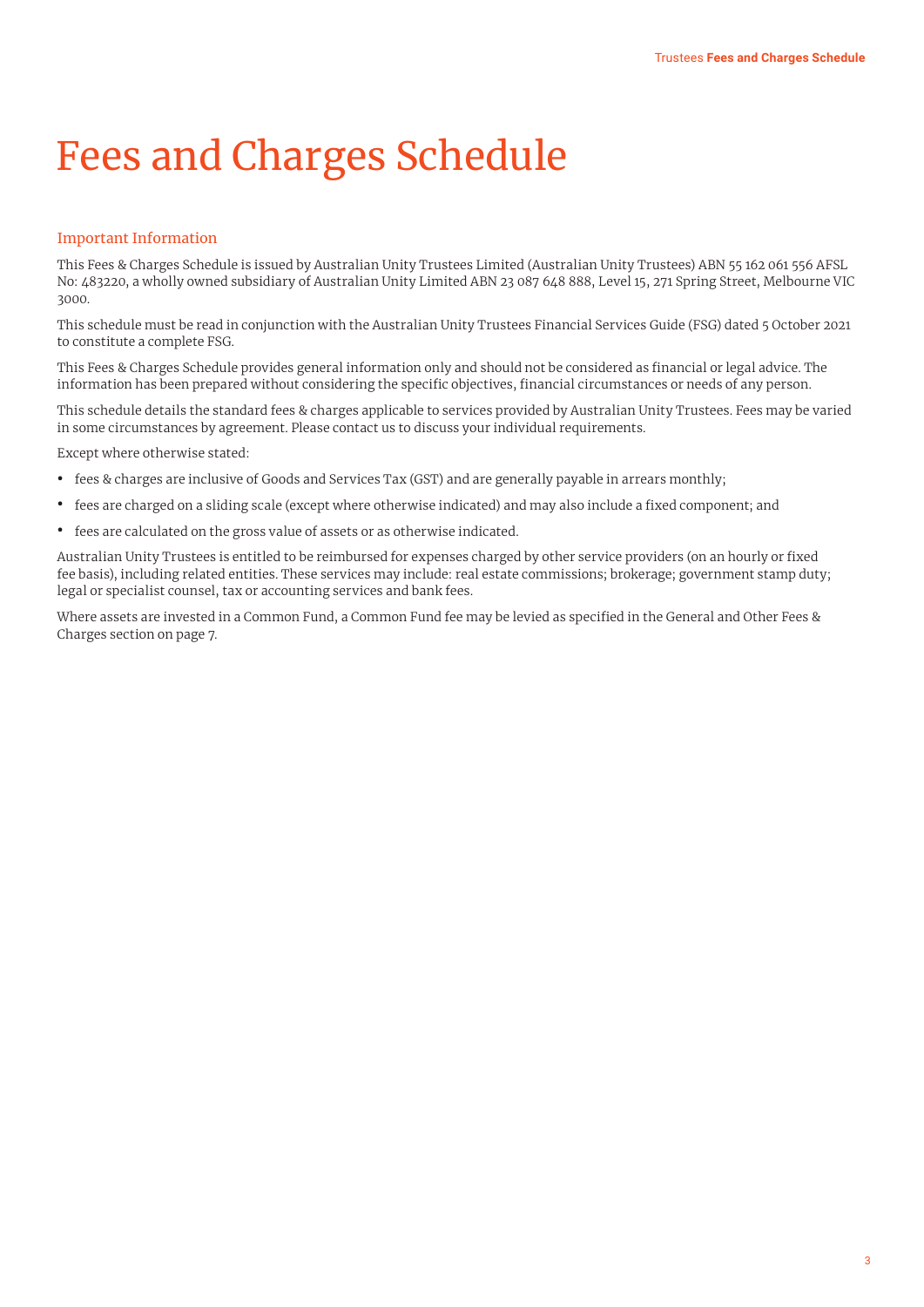#### Estate planning

For a personalised quote, please contact us directly on 1800 87 87 83 or email australianunitytrustees@australianunity.com.au.

#### Estate administration

Fees for estate administration and executorial services. A minimum fee of \$5,500 and income fee (ongoing) of 6.60% applies.

| Gross asset value on a sliding value* | Capital fee ^                                                      |
|---------------------------------------|--------------------------------------------------------------------|
| Up to \$500,000                       | 4.40%                                                              |
| Next \$500,000                        | $+3.30%$                                                           |
| Next \$1 million                      | $+1.10%$                                                           |
| \$2 million and above                 | $+0.55%$                                                           |
| Other fees                            | As applicable. Refer to General and Other Fees & Charges on page 7 |

\* Fees may be charged periodically or as a lump sum.

\*Includes Principal Place of Residence (PPR). Joint tenancy interests in the PPR do not form part of the estate and are not subject to fees.

^ A discounted rate of 0.55% applies to the value of the PPR component of the gross estate asset value subject to the following:

The discount is applied to the value of the PPR only when the PPR is transferred to a spouse or domestic partner or when held in a testamentary trust established in a will and continues to be utilised by a beneficiary under a life interest or right of residence.

#### Personal trusts

Fees for acting as trustee of a private trust (e.g. testamentary, family or special disability trusts, excluding protected persons and charitable trusts), which are applicable from trust establishment. A minimum annual fee of \$3,300 applies.

| Gross asset value on a sliding scale                                                                                                                                                                                                  | Annual Fee <sup>^</sup>                                               |
|---------------------------------------------------------------------------------------------------------------------------------------------------------------------------------------------------------------------------------------|-----------------------------------------------------------------------|
| Up to \$1 million                                                                                                                                                                                                                     | 1.54%                                                                 |
| Next \$2 million                                                                                                                                                                                                                      | $+0.825%$                                                             |
| \$3 million and above                                                                                                                                                                                                                 | $+0.55%$                                                              |
| Other fees                                                                                                                                                                                                                            | As applicable. Refer to General and<br>Other Fees & Charges on page 7 |
| $\blacksquare$ . The line of the contract of the contract of the contract of the contract of the contract of the contract of the contract of the contract of the contract of the contract of the contract of the contract of the cont |                                                                       |

Establishment fee of up to 1.1% of gross asset value

^ A discounted rate of 0.55% applies to the value of the PPR component of the gross trust asset value subject to the following: The discount is applied to the value of the PPR only when the PPR is held in a testamentary trust established in a Will and continues to be utilised by a beneficiary under a life interest or right of residence.

#### Compensation trusts

For a personalised quote, please contact us directly on 1800 87 87 83 or email australianunitytrustees@australianunity.com.au.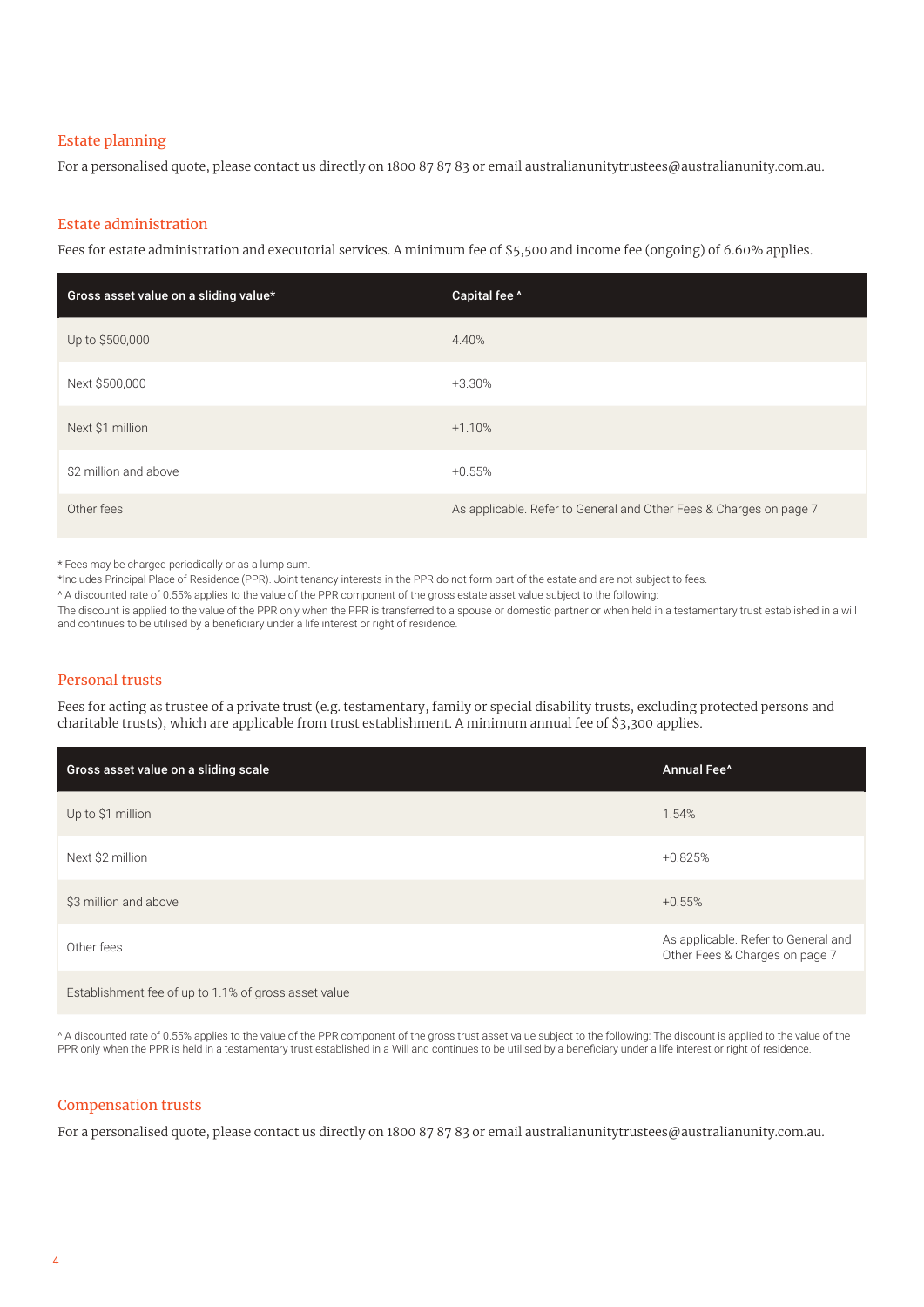#### Charitable trusts

#### **Private Ancillary Funds (PAFs)**

Fees are applicable when Australian Unity Trustees is a sole trustee or a co-trustee of a Private Ancillary Fund.

| Gross asset value on a sliding scale | Annual fee <sup>^</sup> |
|--------------------------------------|-------------------------|
| Up to \$1 million                    | 1.65%                   |
| Next \$4 million up to \$5 million   | $+1.43%$                |
| Next \$5 million up to \$10 million  | $+0.94%$                |
| \$10 million and above               | $+0.72%$                |
| Establishment fee of up to \$4,400   |                         |

^ Due to the personal and tailored nature of PAFs, fees may be varied by agreement.

#### **Australian Unity Trustees Foundation**

Fees are applicable to sub-accounts established under the Australian Unity Trustees Foundation, a Public Ancillary Fund, established for charitable purposes.

| Gross asset value on a sliding scale | Annual fee |
|--------------------------------------|------------|
| Up to \$1 million                    | 1.65%      |
| Next \$4 million up to \$5 million   | $+1.43%$   |
| Next \$5 million up to \$10 million  | $+0.94%$   |
| \$10 million and above               | $+0.72%$   |
| No establishment fee is applicable   |            |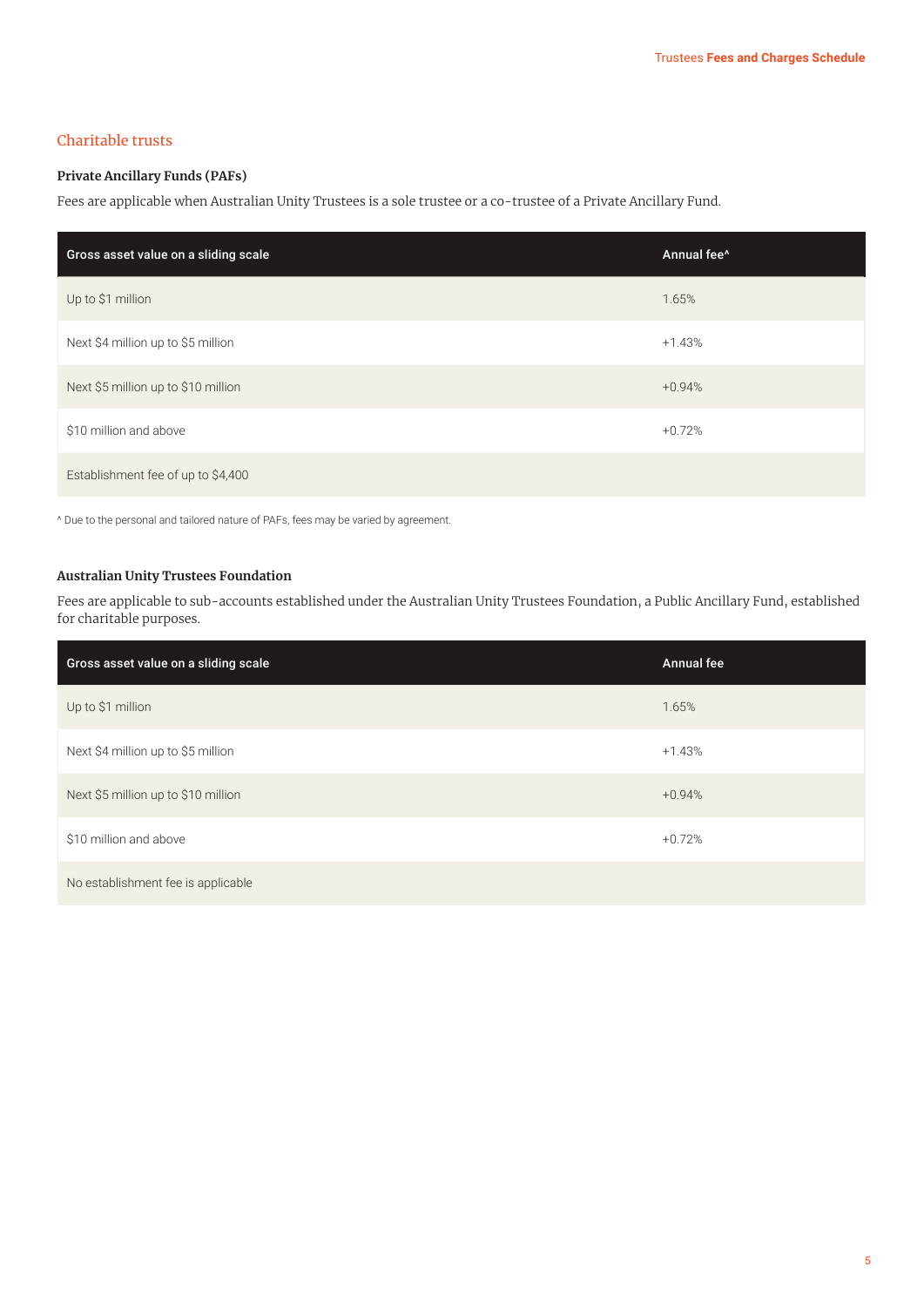#### Community trusts

Fees are applicable for trusteeship and administration of Community Trusts, including Native Title Trusts.

| Gross asset value on a sliding scale | Annual fee <sup>^</sup> |
|--------------------------------------|-------------------------|
| Up to \$1 million                    | 1.65%                   |
| Next \$10 million up to \$50 million | $+1.10%$                |
| \$50 million and above               | $+0.77%$                |
| No establishment fee is applicable   |                         |

^ Fee for service at the hourly rates set out in this schedule under General and Other Fees & Charges on page 7, may apply for the handling of other Community Trust related administration matters.

#### Other Charitable Trusts

Fees are applicable to trusteeship of scholarship or other charitable trusts (excluding Private and Public Ancillary Funds) established in your will or during your lifetime.

| Gross asset value                   | <b>Annual fee</b> |
|-------------------------------------|-------------------|
| Unlimited                           | 1.056%            |
| Establishment fee of up to \$4,400* |                   |

\*For testamentary trusts where we are the executor of the estate, an establishment fee will not be charged.

#### Protected persons

The fees relate to appointments under an enduring power of attorney (financial), financial management or administration orders. A minimum annual fee of \$3,300 applies.

| Gross asset value on a sliding scale*                | Annual fee <sup>^</sup> |
|------------------------------------------------------|-------------------------|
| Up to \$1 million                                    | 1.65%                   |
| Next \$2 million                                     | $+0.825%$               |
| \$3 million and above                                | $+0.55%$                |
| Establishment fee of up to 1.1% of gross asset value |                         |

Additional fees may apply where we are required to facilitate the sale of property assets, including the principal place of residence.

^A discounted rate of 0.55% applies to the value of the client's principal place of residence, only where the client, a spouse or domestic partner resides in the property.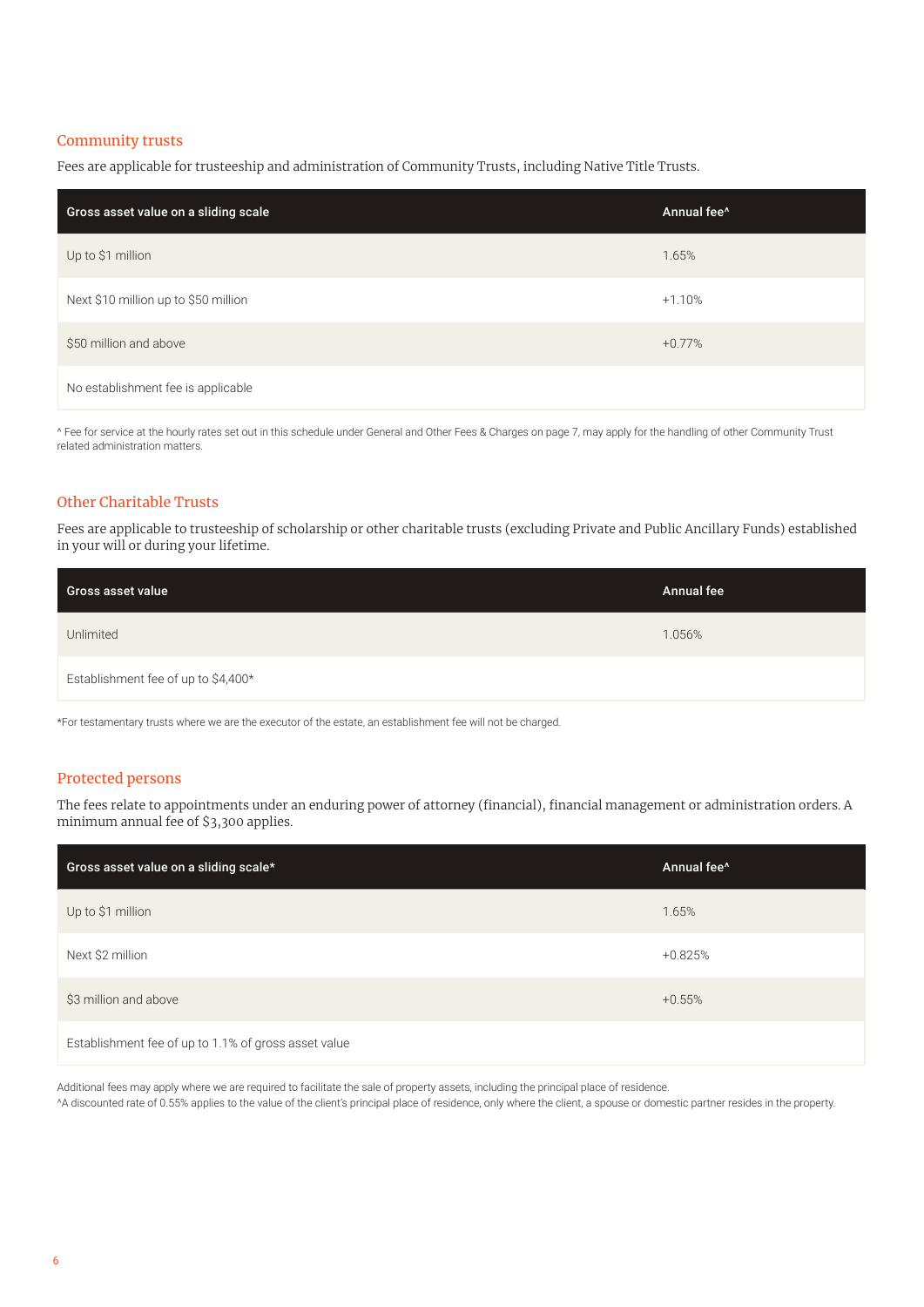#### General and fees & charges

#### **Estate or trust funding**

Australian Unity Trustees may be required to provide its own funding or advance funds to an account to enable certain functions or administration tasks to be undertaken. Such matters may include situations where there is no income available or where illiquid assets exist and funding is required to enable a grant of representation.

In such cases and depending on the situation, Australian Unity Trustees may provide the necessary funding and charge an amount equal to the interest rate of the Australian Unity Trustees Cash Common Fund 1. When the Estate or Trust is in receipt of funds or in a position to repay the advance, the amount advanced and interest will be debited from the account directly.

#### **Common Fund**

If funds are held in any common fund as part of any of the services or investment recommendations we may provide, an annual management fee of up to 1.10% may be charged against the value of the holding.

#### Additional service fees

If additional professional services are required, the estate, trust or account will be charged fees for those services in addition to other fees set out in this fee schedule.

| <b>Service</b>                                                        | <b>Fees</b>                                                                                                                          |
|-----------------------------------------------------------------------|--------------------------------------------------------------------------------------------------------------------------------------|
| Financial planning, including<br>investment advice and administration | As negotiated with the selected provider                                                                                             |
| Property                                                              | As negotiated                                                                                                                        |
| In-house legal                                                        | Senior Legal Counsel \$420.00 per hour<br>Legal Counsel \$275.00 per hour<br>A complex estate legal service fee may apply, as agreed |
| External legal                                                        | As negotiated with the selected external provider, including where selected provider is a related entity                             |
| External tax and accounting                                           | As negotiated with the selected external provider                                                                                    |
| In-house tax and accounting                                           | As negotiated with in-house tax and accounting <sup>^</sup> - minimum fees apply depending on engagement<br>and work completed       |
| Substitute director                                                   | \$250.00 per hour                                                                                                                    |
| Stockbroking                                                          | As negotiated with the selected external provider                                                                                    |

^ Cost estimates will be provided once all requirements are known.